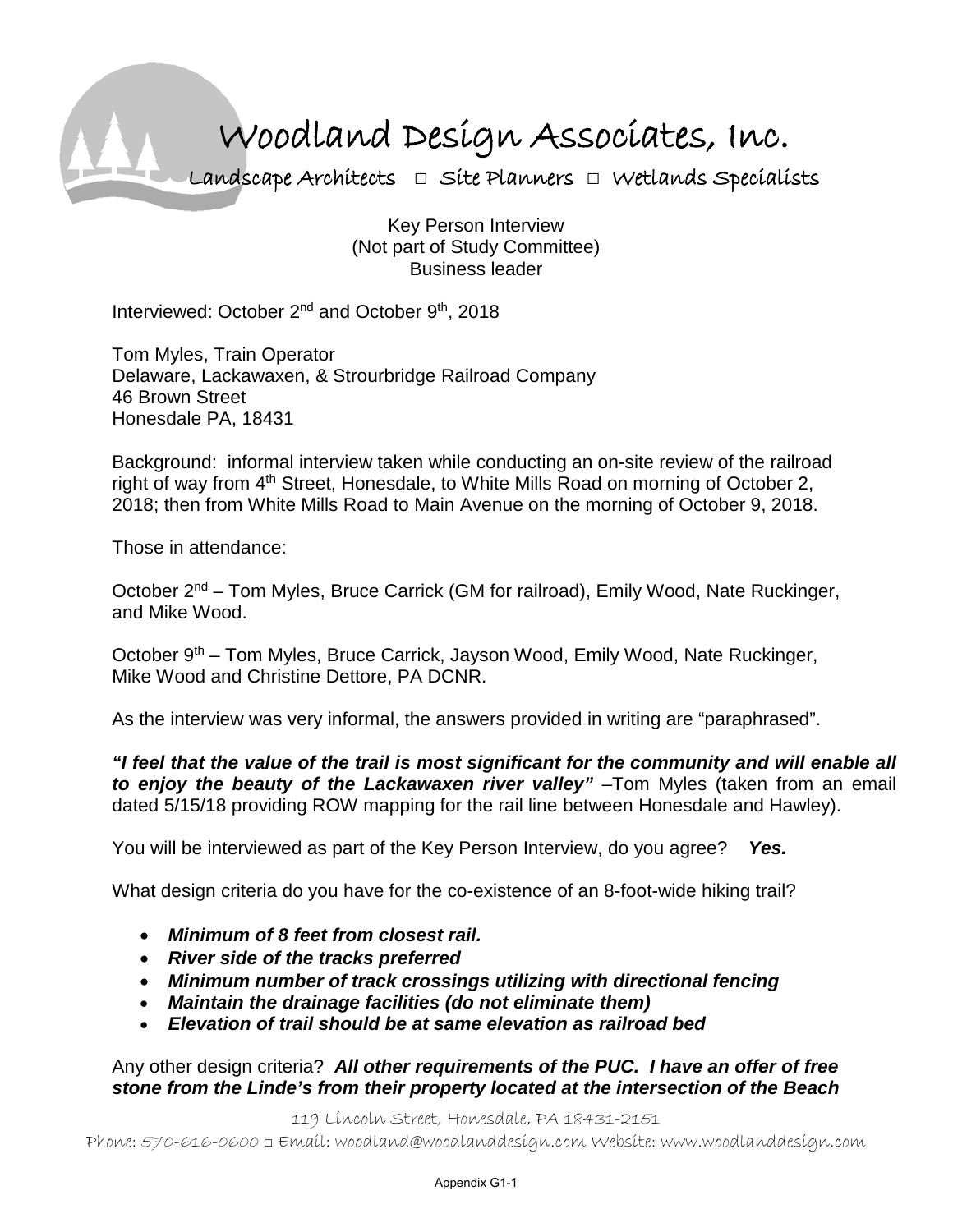## *Lake Highway and the Texas Palmyra Highway. I need to transport it to the rail line at which it can be used for the trail base. I am looking to move quickly at this and am seeking financial support to do this.*

Mr. Myles asked if it is possible for grant funds through PA DCNR to pay for that cost and his question was directed to the DCNR staff on site the second day. Christine's (DCNR) response was an explanation to Mr. Myles of the grant program and how construction projects are funded.

Mr. Myles stated that he would like to coordinate between the trail project and adjacent land owners to create rail crossings that could be used by both. He also shortly discussed the possibility of future studies of the rail line right of way to Lackawaxen, PA.

During the second day of site review Mr. Myles informed those in attendance that he needed to present the idea of a rail and trail to the actual owner of the right of way, Mr. Paul Brancato. He stated to date Mr. Brancato is not aware of this project. Mike Wood explained to Mr. Myles that since the project was centered on the ability to utilize the railroad right of way, the owner should be informed as soon as possible seeking written confirmation of agreement to pursue the feasibility study. Christine Dettore agreed and stated that she would forward to Tom a sample trail easement agreement for the landowner to review. Tom stated that we would be reviewing the project with the landowner the week of October 14, 2018.

Throughout the walkdown Tom Myles described a variety of additional projects including train stops and train rides throughout the year which would benefit financially and otherwise from an adjacent multi-use trail. He also noted an adjacent approximate 19 acre parcel owned by the Stourbridge Railroad Company where amenities may be possible. He is very hopefully that a multi-use trail can be placed to strengthen this corridor and connect Honesdale and Hawley. He also spoke briefly about his connection to other local businesses, such as Dan Corrigan's outdoor recreation shop which he provides transportation for on a kayak, bike, and rail retreat. Many of the items Tom noted show the multi-use trail as very beneficial for the communities in the region both commercially and culturally.